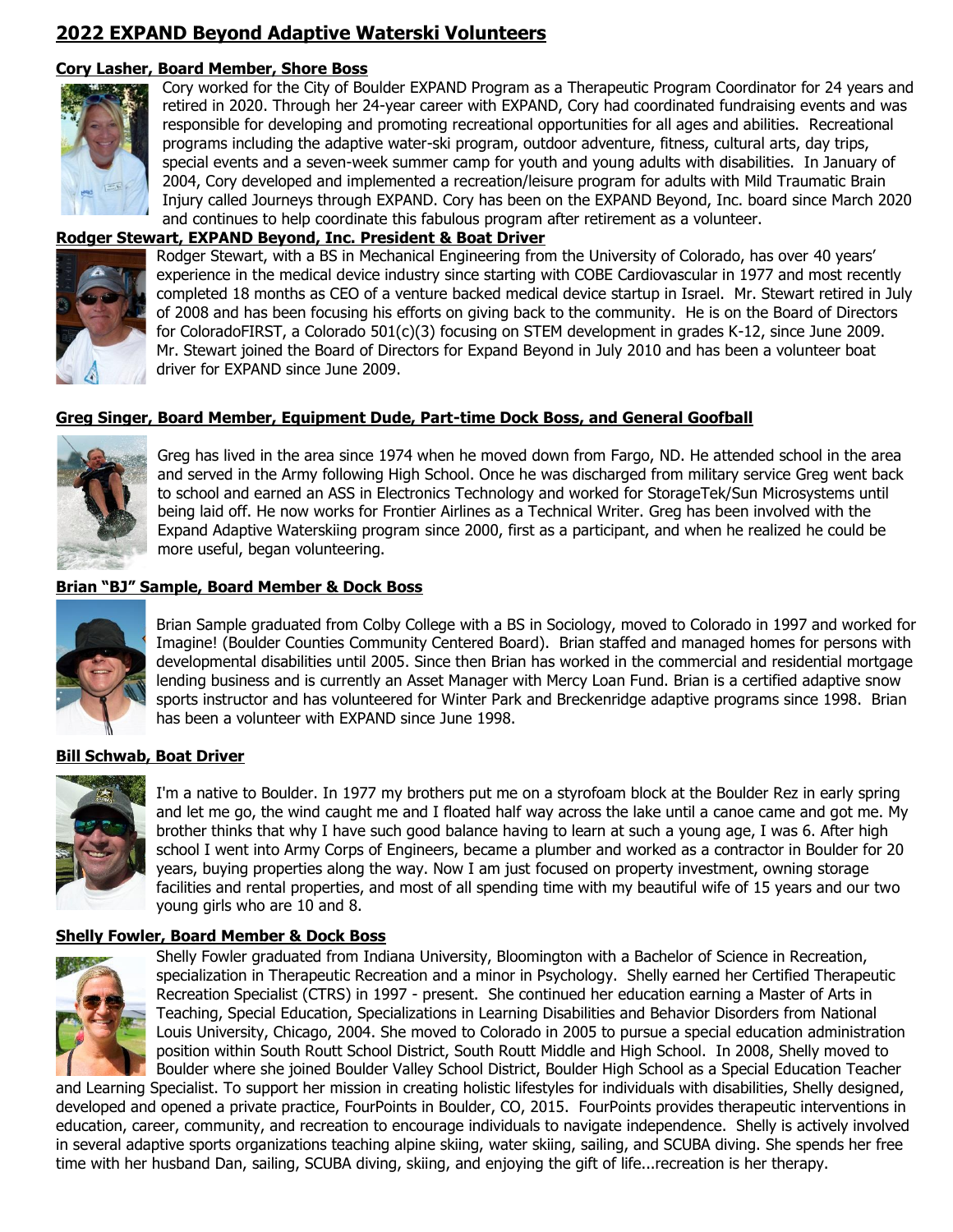# **Josh Jansen, Boat Driver, Sea doo Driver and Rescue**



Josh is originally from Wisconsin and grew up boating with his family. While living there, he was a member of three different show ski teams over 15 years, and all of them hosted adaptive ski clinics. Shortly after moving to Colorado, Josh needed to satisfy his urge to get on the water. This led him to discover the EXPAND Beyond Program and he fell in love with it. Josh knows the therapeutic benefit of being on the water firsthand and he wants to help others to experience that too. Josh finds great satisfaction in getting someone out of their wheelchair, on to a sit ski, and watching their excitement of being free on the water. If he is not driving his boat, you can find him driving and/or jumping off a Sea-Doo, helping BJ on the dock, or on the shore giving Corv arief.

### **Ron Lever, Jet-ski Driver**



Ron Lever is recently retired from the construction industry after 35 years as an owner of a subcontracting company specializing in commercial construction. As an avid water skier at the res from many years ago, I look forward to working with the skiers as well as the other volunteers and getting back on the water.

# **Becky Stewart, Quick Release**



Becky Stewart was born in California, but moved to Colorado at the age of eight. After graduating from the University of Colorado with a BS in Sociology, she worked for over 20 years in Promotions at various radio and television stations in Denver. After retiring she has volunteered with the Boulder County Sheriff's Office as a Victim Advocate for 10 years, is still volunteering with BCSO in their Training Office, and has also volunteered with the Dive Pirates, a program which takes adaptive divers on SCUBA diving trips. Becky has been a volunteer with EXPAND since June 2009.

#### **Ben Domeier, Jet-ski Driver, Starter & Rescue**



Hello! My name is Ben Domeier and I did my internship with EXPAND years ago and work part-time for the city and various places. I attended Minnesota State University Mankato. I truly enjoy the outdoors and love being able to help people out. Some of my favorite activities to do in my free time include hiking, fishing, hunting, snowboarding, and road biking. I am really looking forward to being involved in the water ski program and seeing the smiles on all the participants' faces.

#### **Mia Upton, Starter & Rescue**



Mia was born and raised in Boulder, Colorado. Her first job was lifeguarding for the City of Boulder. Mia is devoted to the study of Health and Wellbeing and being of benefit to better the world. The Adaptive Water-ski program bridges her passion for the Mind-Body connection and people in their healing process, all through adventure sports outside! If she is not supporting clients one on one, then most likely you will find her kite surfing, wake surfing, hiking, scuba diving, golfing, running or doing yoga. She states, "I am honored to be a part of this team that changes people's lives, one surf at time! "

#### **Katy Schwab, Starter & Rescue**



My name is Katy Schwab and I have been volunteering for the EXPAND program for kids for 4 years. I work lake patrol at the reservoir and do some lifeguarding. I want to volunteer for the adaptive ski program because I have come to watch it many times with my dad and I have always wanted to get more involved. I have always had a passion for helping others. I want to make sure that everyone has the opportunity to have a great time out at the reservoir no matter his or her physical abilities!

#### **Mia Schwab, Starter & Rescue**



I have been volunteering with EXPAND since I was 11 years old and have always enjoyed it! I have been a part of the kids' sports program, Friday night fun, and Camp Amico. Ever since I was a baby, I have been going to the Boulder reservoir and spending many of my summer days there. I am now a lifeguard at the reservoir as well. I love water and all the fun that comes with it!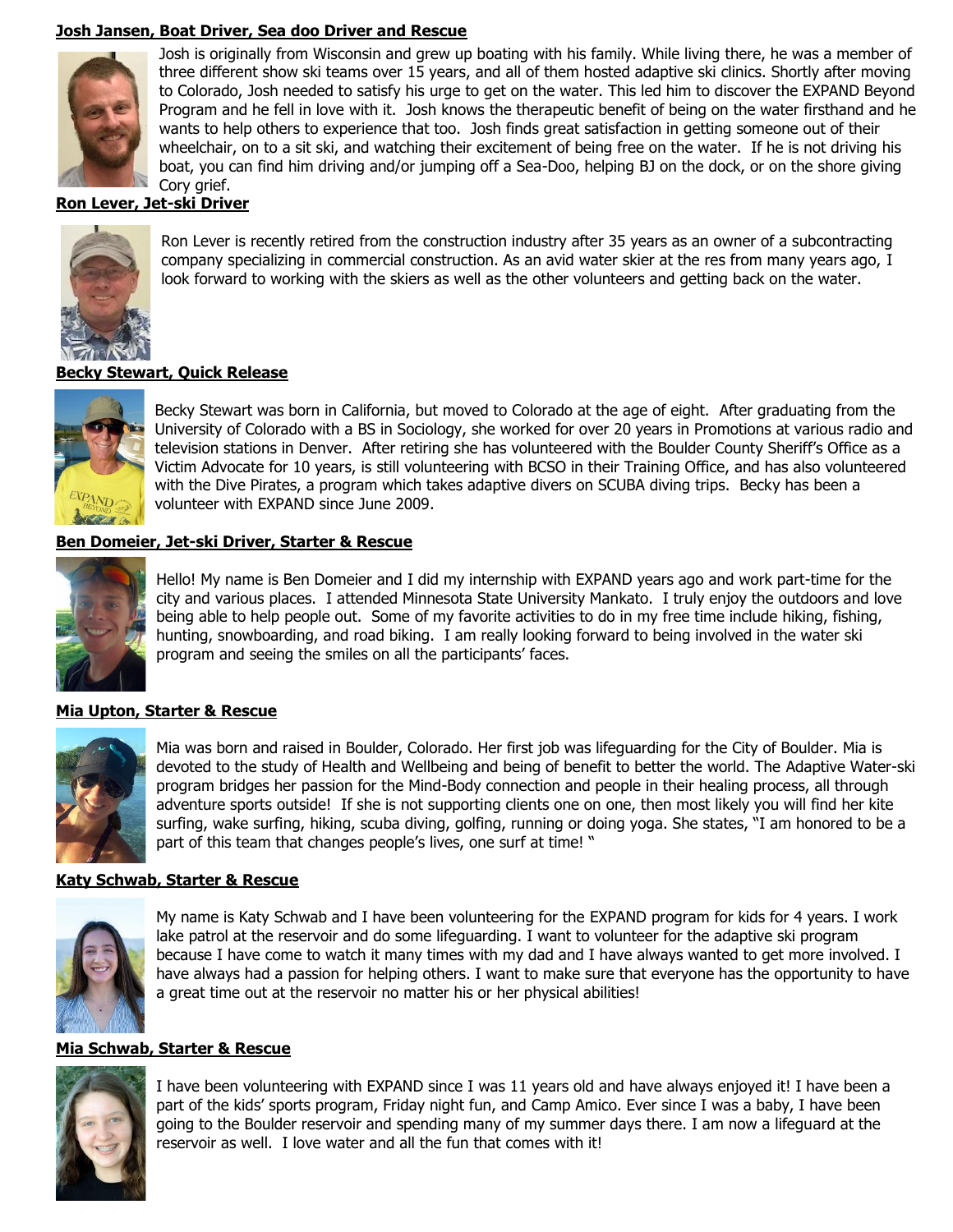# **Mike Frailey, Equipment Set-up, Quick Release & Jet-Ski Driver**



Mike grew up in Michigan learning to waterski and operate a boat at an early age. He received his BSME and worked for Dodge truck, which brought him to Colorado on multiple vehicle development trips. He was inspired by the mountains, lifestyle and generous amounts of sun and moved to Boulder in 1997 with his 1982 Master craft in tow. He volunteered with EXPAND for 5 years in the late 1990s into the early 2000s. Now inspired by his own son with special needs and work-from-home flexibility, Mike is looking forward to sharing his love of the water and years of water sports experience with the EXPAND Beyond volunteers and program participants alike.

#### **Jennifer Murphy, Rescue**



Jen Murphy grew up on the ocean in New Jersey and is happiest when in the water. Living in Colorado, that means spending summer at the Boulder Reservoir. A freelance journalist, she writes about sports, fitness, food and travel for publications including the Wall Street Journal, Outside, Men's Journal, Conde Nast Traveler and more.

#### **Matt Feeney, Board Member, Instructor, & Land Buddy**



After sustaining an unforeseen injury and becoming a paraplegic at the age of 25, Matt returned to work in the financial industry in Denver but soon longed for a more active and fulfilling lifestyle. In 1991, Matt moved to the mountains to pursue his love of skiing and was hired by the NSCD (National Sports Center for the Disabled) in Winter Park to run the sit-ski program, becoming the first person with a disability to hold such a position in the U.S. In his 10 years with the NSCD he not only saw the program more than triple in size but he also saw first-hand how participation in outdoor sports benefited the participants and in some cases was life-changing. It was also during this time that Matt discovered a love for other sports including water-skiing,

hand cycling and mountain biking. This love of outdoor sports led Matt to recognize that there was a need in the adaptive sports world for a program that focused on the social aspects of sports in unique settings and provided information about all sports programs for people with disabilities around the county and Adaptive Adventures was born. Matt brings his extensive knowledge in adaptive sports and recreation to the board of Expand Beyond and enhances the lives of others who face similar challenges.

#### **Shelby Panter, Starter & Rescue**



Shelby is originally from Florida, has always loved being out on the water. She has a background as a Division 1 collegiate swimmer, beach rescue lifeguard and swim coach. After graduating from University of North Florida with an MS in Exercise Physiology and Chronic Disease, she moved to Colorado in 2019 to live the mountain lifestyle—skiing, snowboarding, hiking 14ers, camping, etc. Her full-time job is a Professional Research Assistant at the University of Colorado Anschutz, and her dream is to create exercise programs for clinical populations. This will be her first summer as an EXPAND volunteer and is thrilled to get to be a part of the program!

#### **Nick Elzea, Jet Ski Driver, Starter & Rescue**



Nick is a native to Colorado, and was born in Boulder and raised in Thornton where he still lives with his wonderful wife and two rambunctious young daughters. He is an Account Executive at Zivaro, a tech company in Denver, where he has worked for the last 15 years. They afford him the opportunity to volunteer through their generous volunteer time off program. Nick has always loved water skiing and water sports in general and has been participating in them his whole life. Mainly because of people in his family like "Uncle Bill" who is always, more than generous with his boat and toys to ride! Nick loves other adrenaline sports like skiing, and mountain biking. In fact, the first time he rode in an airplane he went skydiving (with Uncle Bill of course). Nick is very excited for the opportunity to help others enjoy the sports he too loves so much.

#### **Nichole Hebert, Starter & Rescue**



Nichole is originally from Emerald Isle, North Carolina and has a love for the water. She moved out to Colorado in 2016 for an internship with EXPAND, and has been in Colorado ever since! Cory's adaptive water ski program was one of her favorites to help with- being back in water, but then also seeing the therapeutic benefits and empowerment that this program provided for so many. She is very excited to spend a few days this summer with some amazing people!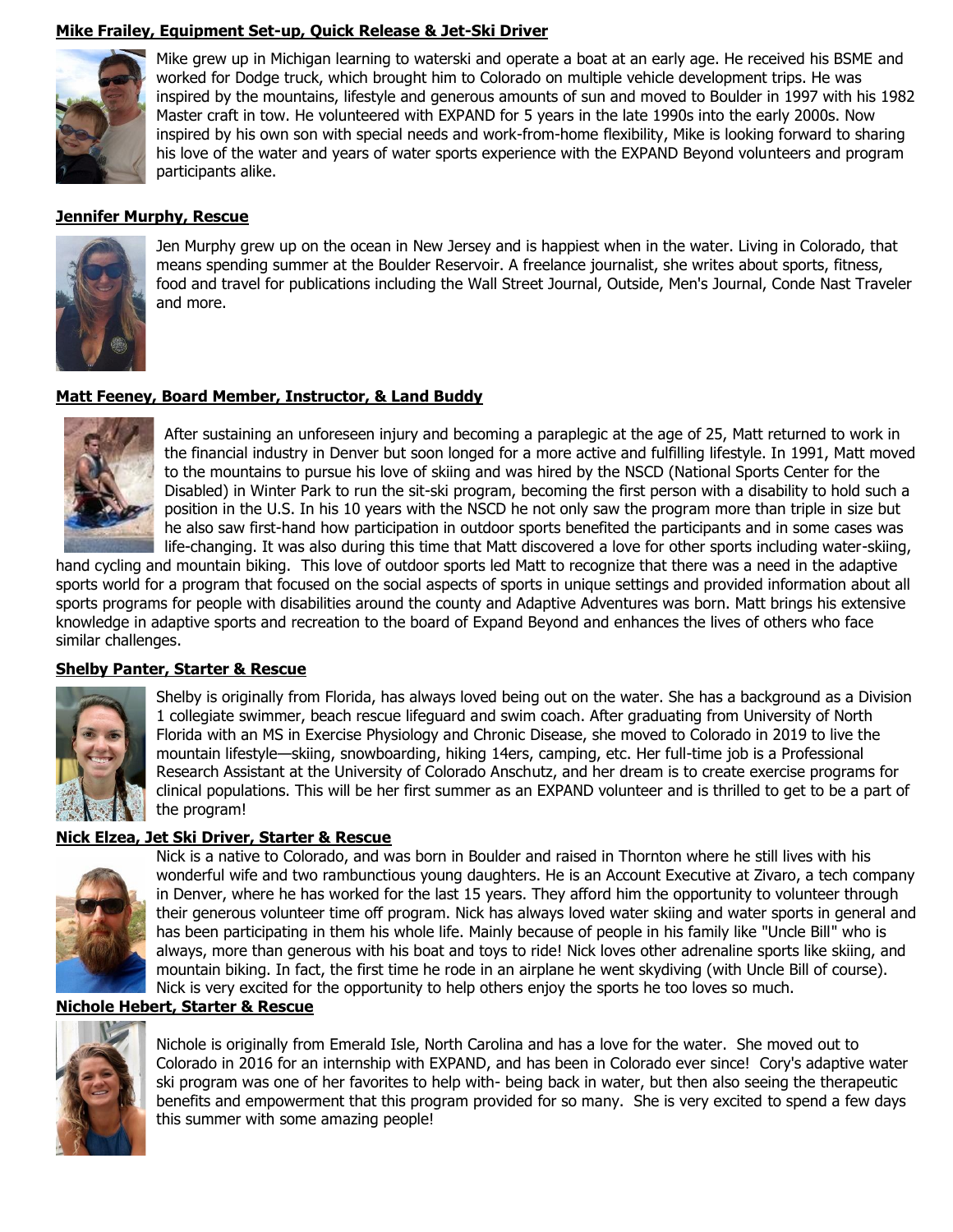# **Sherri Brown, Quick Release, Equipment Set-up**



Sherri worked for EXPAND as a Therapeutic Program Coordindator for 25+ years and retired in 2020. She has been boating for 25 years and her love for sports and the water continues on, as well as her passion for the EXPAND Program. Sherri is always willing to help and will jump in whenever and wherever needed.

#### **Brenn Anderson-Gregson, Starter & Rescue**



Brenn is a Boulder native and loves all things outdoors, especially climbing, skiing, and outdoor beer. He currently works as a data analyst for a non-profit in Denver coordinating homeless services in the region. Brenn has been volunteering with EXPAND since 2013 and can't wait to get back out on the water.

#### **Gabrielle Ranger, Starter & Rescue**



Hello! My name is Gabby and I just graduated from Arizona State University studying biology/Spanish and will be working with AmeriCorps in Boulder this upcoming fall. I helped out with EXPAND a few years ago through a summer internship with the Parks and Rec and am looking forward to being out on the water again with the team!

#### **Rebecca Larson, Starter & Rescue**



Participating in sports and accessing the outdoors is such an important part of life, and I am excited to have an opportunity to work with the amazing people in the EXPAND community. I have experience with therapeutic recreation and adaptive snow skiing with people of all ages.

# **Anne Wiper, Starter & Rescue**



I have been a water person my whole life. I swam before I could walk. My primary mission with EXPAND Beyond is to open the door for everyone to challenge themselves and experience the joy in watersports. I grew up on water, water skiing/wakeboarding and driving boats. I swam competitively from 5-19 when my competitive swimming career was compromised from a car accident. I got back into it seriously about 20 years ago and have grown to love the meditation that is distance open water swimming.

#### **Steve Luiting, Equipment Set-up**



I was originally a native of Wisconsin and lived on the beach every Summer and I love the water. I have been doing work in Web Design for over 20 years with ten years working with both WordPress and Joomla content management systems. I am an artist and graphic designer as well. Since my wife, who helps run this program asked me to volunteer, how could I say no? Also, I acquired a Mild Traumatic Brain Injury in 2003 and know how instrumental these types of programs were in helping me to recover and I will always be grateful.

#### **Cody Powell, Jet-ski Driver**



I have been a lake lover all my life, I have owned boats on and off since the 80's. We got ready serious in 2017 with our first "surf" boat. We have been to lake powell every year since! When my son became a Paraplegic, we never slowed down, we just included him. We have used the adaptive wake board on our own, so this is something we have experience with. I love to give back when I can, and this is a great opportunity to do so. I am excited about the opportunity.